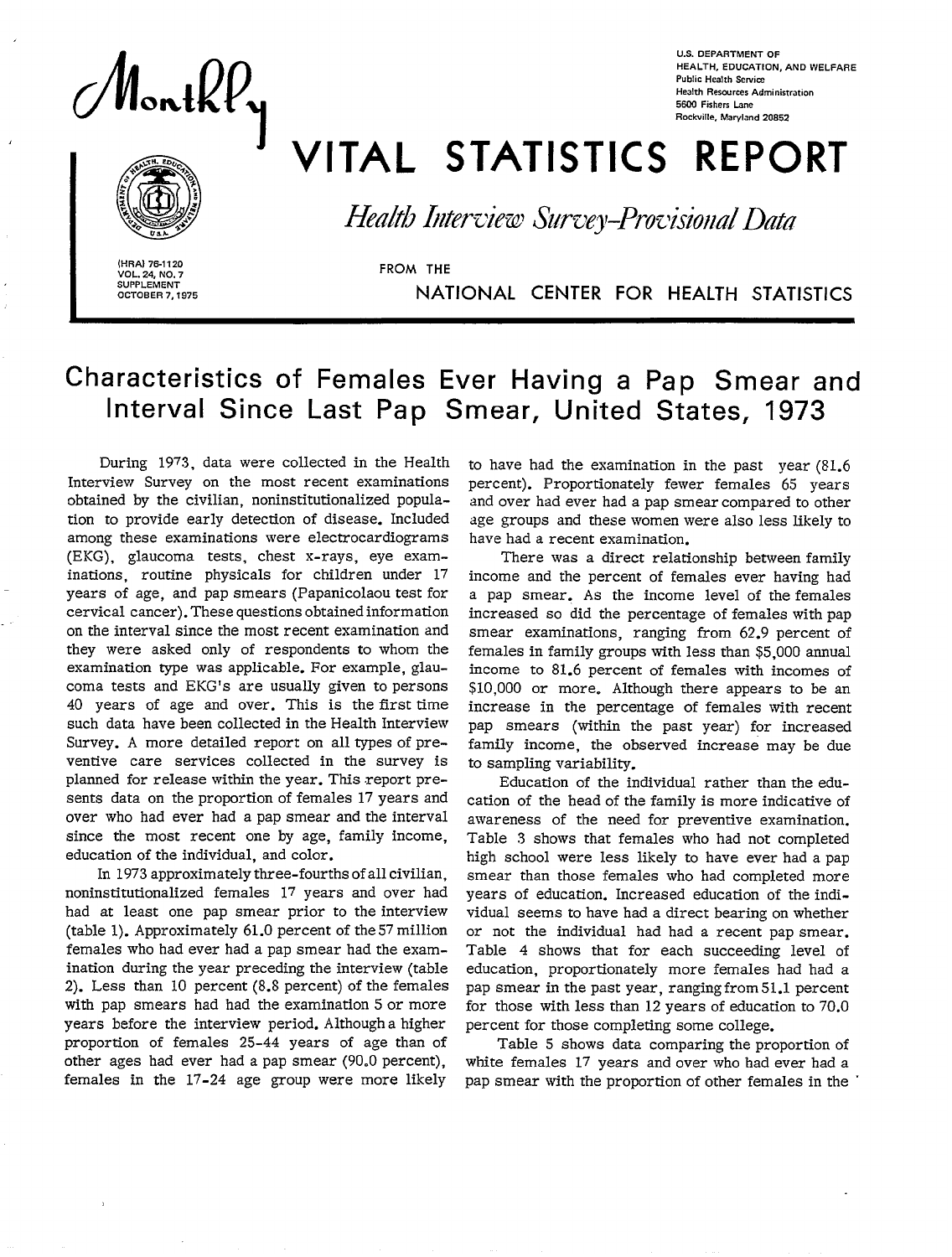had had this examination for cervical cancer than

same age groups who had had a pap smear. Approxi-<br>mately 76.0 percent of the white female population to have had a recent examination as were other females mately 76.0 percent of the white female population to have had a recent examination as were other females (table 6). Among white females, 60.5 percent had had i other females. Although slightly more white females a cervix examination in the past year compared to ... had had this examination for cervical cancer than 64.6 percent of other females.

 $\mathbf{i}$ 

 $\mathbf{r}$ 

Ĩ.  $\mathcal{L}$ 

 $\hat{\gamma}$ 

| Table 1. Number and percent of females 17 years and over ever having or never having a pap |  |                                                                |  |  |  |  |  |  |  |
|--------------------------------------------------------------------------------------------|--|----------------------------------------------------------------|--|--|--|--|--|--|--|
|                                                                                            |  | smear, according to family income and age: United States, 1973 |  |  |  |  |  |  |  |

| Family income and age                                                                                                                                  | Total <sup>T</sup>                   | Ever had<br>рар<br>smear           | Never had<br>pap<br>smear        | Total <sup>1</sup>               | Ever had<br>рар<br>smear     | Never had<br>pap<br>smear    |
|--------------------------------------------------------------------------------------------------------------------------------------------------------|--------------------------------------|------------------------------------|----------------------------------|----------------------------------|------------------------------|------------------------------|
| All family incomes <sup>2</sup>                                                                                                                        |                                      | Number in thousands                |                                  |                                  | Percent                      |                              |
| All females, 17 years and over-                                                                                                                        | $75,161$                             | 56,545                             | 15,785                           | $100.0$                          | 75.2                         | 21.0                         |
| 17-24 years---------------------<br>25-44 years---------------------<br>45-64 years ---------------------<br>65 years and over---------------          | 15,062<br>25,862<br>22,370<br>11,867 | 9,253<br>23,270<br>17,650<br>6,372 | 5,220<br>1,930<br>3,834<br>4,802 | 100.0<br>100.0<br>100.0<br>100.0 | 61.4<br>90.0<br>78.9<br>53.7 | 34.7<br>7.5<br>17.1<br>40.5  |
| Less than $$5,000$<br>All females, 17 years and over-                                                                                                  | 16,297                               | 10,250                             | 5,504                            | 100.0                            | 62.9                         | 33.8                         |
| $17 - 24$ years---------------------<br>25-44 years ----------------------<br>45-64 years ---------------------<br>65 years and over---------------    | 3,260<br>2,793<br>4,172<br>6,072     | 2,118<br>2,278<br>2,816<br>3,038   | 1,056<br>443<br>1,242<br>2,764   | 100.0<br>100.0<br>100.0<br>100.0 | 65.0<br>81.6<br>67.5<br>50.0 | 32.4<br>15.9<br>29.8<br>45.5 |
| \$5,000-\$9,999<br>All females, 17 years and over-                                                                                                     | 18,739                               | 14,473                             | 3,642                            | 100.0                            | 77.2                         | 19.4                         |
| $17 - 24$ years---------------------<br>$25 - 44$ years ---------------------<br>45-64 years ---------------------<br>65 years and over--------------- | 4,365<br>6,223<br>5,472<br>2,679     | 3,128<br>5,504<br>4,238<br>1,603   | 1,086<br>575<br>1,043<br>937     | 100.0<br>100.0<br>100.0<br>100.0 | 71.7<br>88.4<br>77.4<br>59.8 | 24.9<br>9.2<br>19.1<br>35.0  |
| $$10,000$ or more                                                                                                                                      |                                      |                                    |                                  |                                  |                              |                              |
| All females, 17 years and over-                                                                                                                        | 34,590                               | 28,216                             | 5,265                            | 100.0                            | 81.6                         | 15.2                         |
| 17-24 years---------------------<br>$25 - 44$ years---------------------<br>45-64 years---------------------<br>65 years and over---------------       | 6,565<br>15,330<br>10,771<br>1,924   | 3,567<br>14,289<br>9,211<br>1,149  | 2,736<br>713<br>1,186<br>629     | 100.0<br>100.0<br>100.0<br>100.0 | 54.3<br>93.2<br>85.5<br>59.7 | 41.7<br>4.7<br>11.0<br>32.7  |

**l~ncludes Unknom** if examined.

21ncludes unknown income.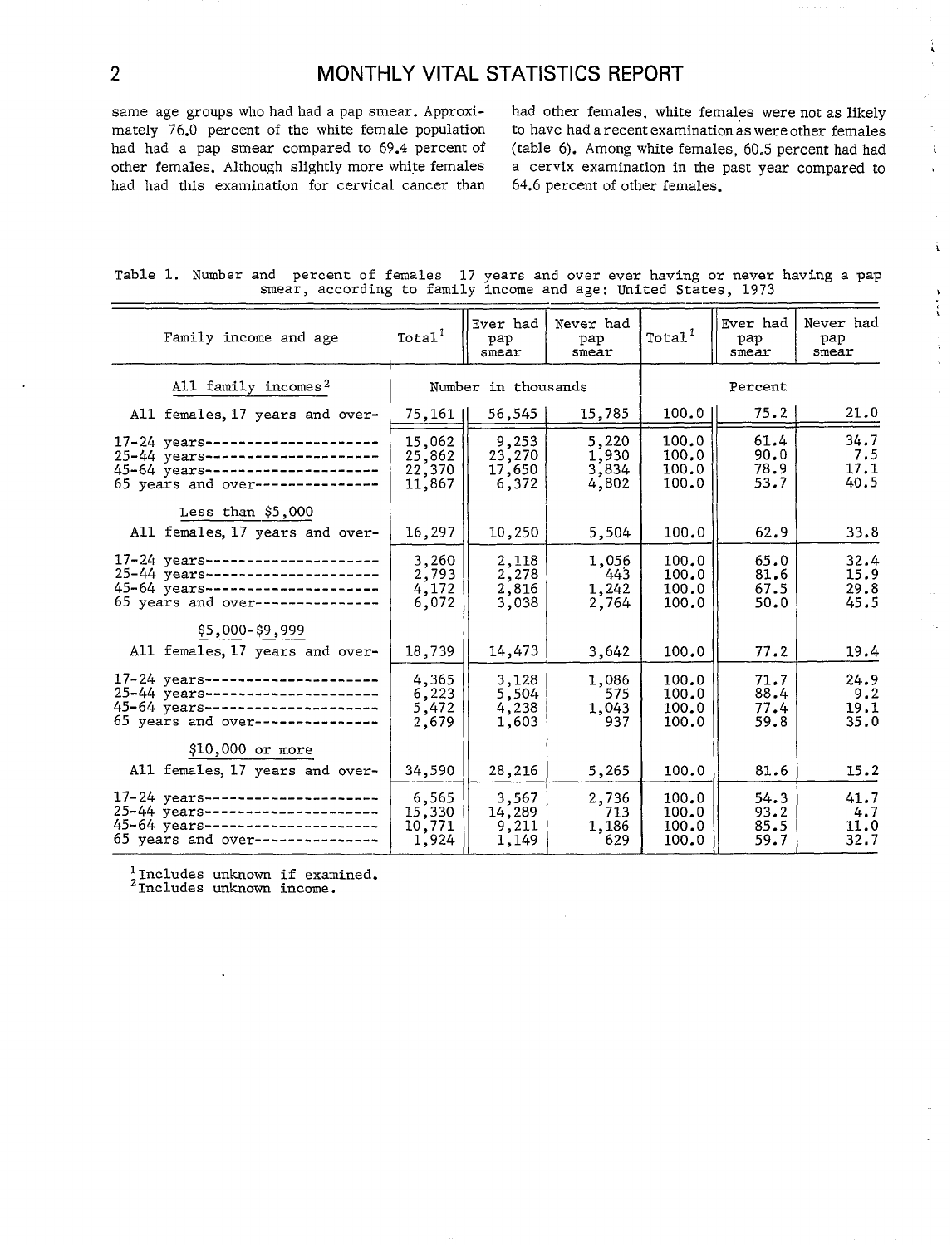Table 2. Number and percent distribution of females 17 years and over having a pap smear by interval since last pap smear, according to family income and age: United States, 1973

|                                                      |                                                                  |                                   |                                  | Interval since last pap smear |                                                  |
|------------------------------------------------------|------------------------------------------------------------------|-----------------------------------|----------------------------------|-------------------------------|--------------------------------------------------|
| Family income and age                                | Total<br>with<br>pap smear                                       | Less than<br>l year               | $1 - 2$<br>years                 | $3 - 4$<br>years              | 5 years<br>or more                               |
| All family incomes <sup>1</sup>                      |                                                                  |                                   | Number in thousands              |                               |                                                  |
| All females, 17 years and over---------------        | 56,545                                                           | 34,475                            | 13,416                           | 3,685                         | 4,969                                            |
|                                                      | 9,253<br>23,270<br>17,650<br>6,372                               | 7,554<br>15,519<br>8,796<br>2,606 | 1,543<br>5,513<br>4,678<br>1,682 | 135<br>1,254<br>1,562<br>734  | 985<br>2,614<br>1,349                            |
| Less than \$5,000                                    |                                                                  |                                   |                                  |                               |                                                  |
| All females, 17 years and over----------------       | 10,250                                                           | 5,452                             | 2,529                            | 896                           | 1,374                                            |
| 65 years and over----------------------------------  | 2,118<br>2,278<br>2,816<br>3,038                                 | 1,703<br>1,427<br>1,147<br>1,176  | 366<br>579<br>815<br>769         | 44<br>149<br>299<br>404       | $\mathcal{R}^{\mathcal{A}}$<br>123<br>556<br>690 |
| \$5,000-\$9,999                                      |                                                                  |                                   |                                  |                               |                                                  |
| All females, 17 years and over---------------        | 14,473                                                           | 8,612                             | 3,540                            | 1,000                         | 1,321                                            |
| 65 years and over----------------------------------- | 3,128<br>5,504<br>4,238<br>1,603                                 | 2,523<br>3,474<br>1,956<br>658    | 558<br>1,410<br>1,130<br>442     | 38<br>333<br>452<br>117       | $\sim$<br>287<br>699<br>326                      |
| \$10,000 or more                                     |                                                                  |                                   |                                  |                               |                                                  |
| All females, 17 years and over---------------        | 28,216                                                           | 18,276                            | 6,511                            | 1,533                         | 1,896                                            |
|                                                      | 3,567<br>14,289<br>$\begin{array}{c} 9,211 \\ 1,149 \end{array}$ | 2,952<br>9,833<br>4,956<br>535.   | 563<br>3,250<br>2,383<br>315     | 45<br>695<br>708<br>85        | $\sim$<br>511<br>1,163<br>214                    |
| All family incomes <sup>1</sup>                      |                                                                  |                                   | Percent distribution             |                               |                                                  |
| All females, 17 years and over---------------        | 100.0 I                                                          | 61.0                              | 23.7                             | 6.5                           | 8.8                                              |
| 65 years and over----------------------------------- | 100.0<br>100.0<br>100.0<br>100.0                                 | 81.6<br>66.7<br>49.8<br>40.9      | 16.7<br>23.7<br>26.5<br>26.4     | 1.5<br>5.4<br>8.8<br>11.5     | $\sim$<br>4.2<br>14.8<br>21.2                    |
| Less than \$5,000                                    |                                                                  |                                   |                                  |                               |                                                  |
| All females, 17 years and over---------------        | 100.0                                                            | 53.2                              | 24.7                             | 8.7                           | 13.4                                             |
|                                                      | 100.0<br>100.0<br>100.0<br>100.0                                 | 80.4<br>62.6<br>40.7<br>38.7      | 17.3<br>25.4<br>28.9<br>25.3     | 2.1<br>6.5<br>10.6<br>13.3    | $\star$<br>5.4<br>19.7<br>22.7                   |
| \$5,000-\$9,999                                      |                                                                  |                                   |                                  |                               |                                                  |
| All females, 17 years and over---------------        | 100.0                                                            | 59.5                              | 24.5                             | 6.9                           | 9.1                                              |
| 65 years and over----------------------------------  | 100.0<br>100.0<br>100.0<br>100.0                                 | 80.7<br>63.1<br>46.2<br>41.0      | 17.8<br>25.6<br>26.7<br>27.6     | 1.2<br>6.1<br>10.7<br>11.0    | $\mathcal{R}$<br>5.2<br>16.5<br>20.3             |
| \$10,000 or more                                     |                                                                  |                                   |                                  |                               |                                                  |
| All females, 17 years and over----------------       | 100.0                                                            | 64.8                              | 23.1                             | 5.4                           | 6.7                                              |
| 65 years and over----------------------------------  | 100.0<br>100.0<br>100.0<br>100.0                                 | 82.8<br>68.8<br>53.8<br>46.6      | 15.8<br>22.7<br>$^{25.9}_{27.4}$ | 1.3<br>4.9<br>7.7<br>7.4      | $\star$<br>3.6<br>12.6<br>18.6                   |

 $1$ Includes unknown income.

 $\overline{a}$ 

f

.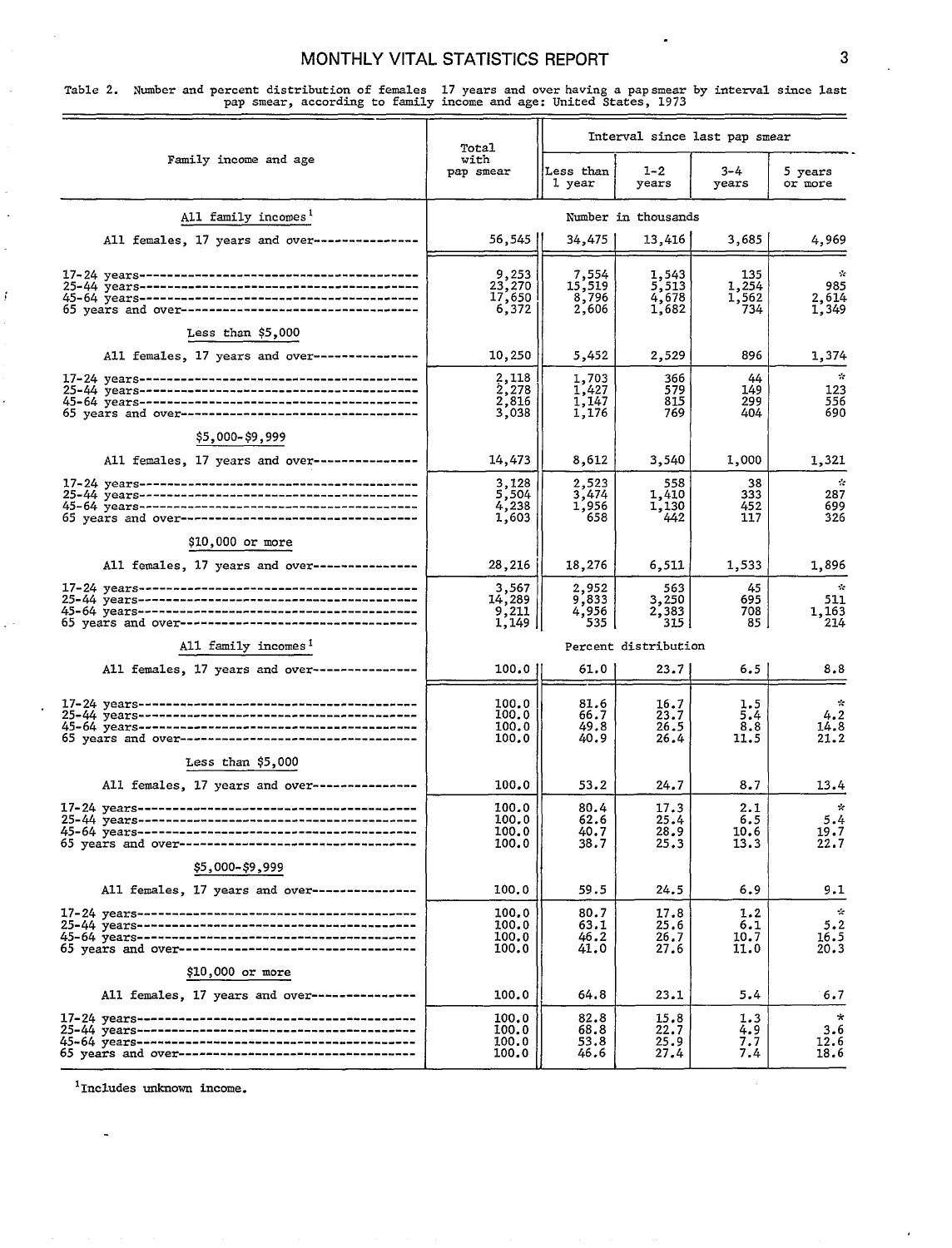$\hat{\mathbf{v}}_k$ 

у£,

Table 3. Number and percent of females 17 years and over ever having or never having a pap smear, according to education level of individual and age: United States, 1973

| smear, according to education level of individual and age: United States, 1973                                                                                                         |                                      |                                    |                                  |                                  |                              |                              |                         |
|----------------------------------------------------------------------------------------------------------------------------------------------------------------------------------------|--------------------------------------|------------------------------------|----------------------------------|----------------------------------|------------------------------|------------------------------|-------------------------|
| Education level of<br>individual and age                                                                                                                                               | Total                                | Ever<br>had<br>pap<br>smear        | Never<br>had<br>pap<br>smear     | Total                            | Ever<br>had<br>pap<br>smear  | Never<br>had<br>рар<br>smear |                         |
| All education levels <sup>2</sup>                                                                                                                                                      |                                      | Number in thousands                |                                  |                                  | Percent                      |                              | $\overline{\mathbf{A}}$ |
| All females, 17 years and over-----                                                                                                                                                    | $75,161$                             |                                    | $56,545$   15,785                | 100.01                           | 75.2                         | 21.0                         |                         |
| 17-24 years--------------------------------<br>25-44 years-------------------------------<br>45-64 years--------------------------------<br>65 years and over------------------------- | 15,062<br>25,862<br>22,370<br>11,867 | 9,253<br>23,270<br>17,650<br>6,372 | 5,220<br>1,930<br>3,834<br>4,802 | 100.0<br>100.0<br>100.0<br>100.0 | 61.4<br>90.0<br>78.9<br>53.7 | 34.7<br>7.5<br>17.1<br>40.5  |                         |
| Less than 12 years                                                                                                                                                                     |                                      |                                    |                                  |                                  |                              |                              |                         |
| All females, 17 years and over-----                                                                                                                                                    | 28,348                               | 18,496                             | 8,801                            | 100.0                            | 65.2                         | 31.0                         |                         |
| 17-24 years-------------------------------<br>25-44 years------------------------------<br>45-64 years-------------------------------<br>65 years and over------------------------     | 4,394<br>6,739<br>9,536<br>7,680     | 2,180<br>5,657<br>6,844<br>3,815   | 2,055<br>888<br>2,367<br>3,491   | 100.0<br>100.0<br>100.0<br>100.0 | 49.6<br>83.9<br>71.8<br>49.7 | 46.8<br>13.2<br>24.8<br>45.5 |                         |
| 12 years                                                                                                                                                                               |                                      |                                    |                                  |                                  |                              |                              |                         |
| All females, 17 years and over-----                                                                                                                                                    | 29,402                               | 23,933                             | 4,536                            | 100.0                            | 81.4                         | 15.4                         |                         |
| 17-24 years-------------------------------<br>25-44 years-------------------------------<br>45-64 years------------------------------<br>65 years and over----------------------       | 6,461<br>11,991<br>8,625<br>2,325    | 4,291<br>11,037<br>7,180<br>1,425  | 1,963<br>698<br>1,103<br>772     | 100.0<br>100.0<br>100.0<br>100.0 | 66.4<br>92.0<br>83.2<br>61.3 | 30.4<br>5.8<br>12.8<br>33.2  |                         |
| 13 years or more                                                                                                                                                                       |                                      |                                    |                                  |                                  |                              |                              |                         |
| All females, 17 years and over-----                                                                                                                                                    | 16,599                               | 13,866                             | 2,248                            | 100.0                            | 83.5                         | 13.5                         |                         |
| 17-24 years-------------------------------<br>25-44 years-------------------------------<br>45-64 years--------------------------------<br>65 years and over-------------------------  | 4,044<br>6,983<br>4,001<br>1,571     | 2,744<br>6,511<br>3,553<br>1,059   | 1,159<br>321<br>328<br>440       | 100.0<br>100.0<br>100.0<br>100.0 | 67.9<br>93.2<br>88.8<br>67.4 | 28.7<br>4.6<br>8.2<br>28.0   |                         |

1<br><sub>2</sub>Includes unknown if examined.

Includes unknown education.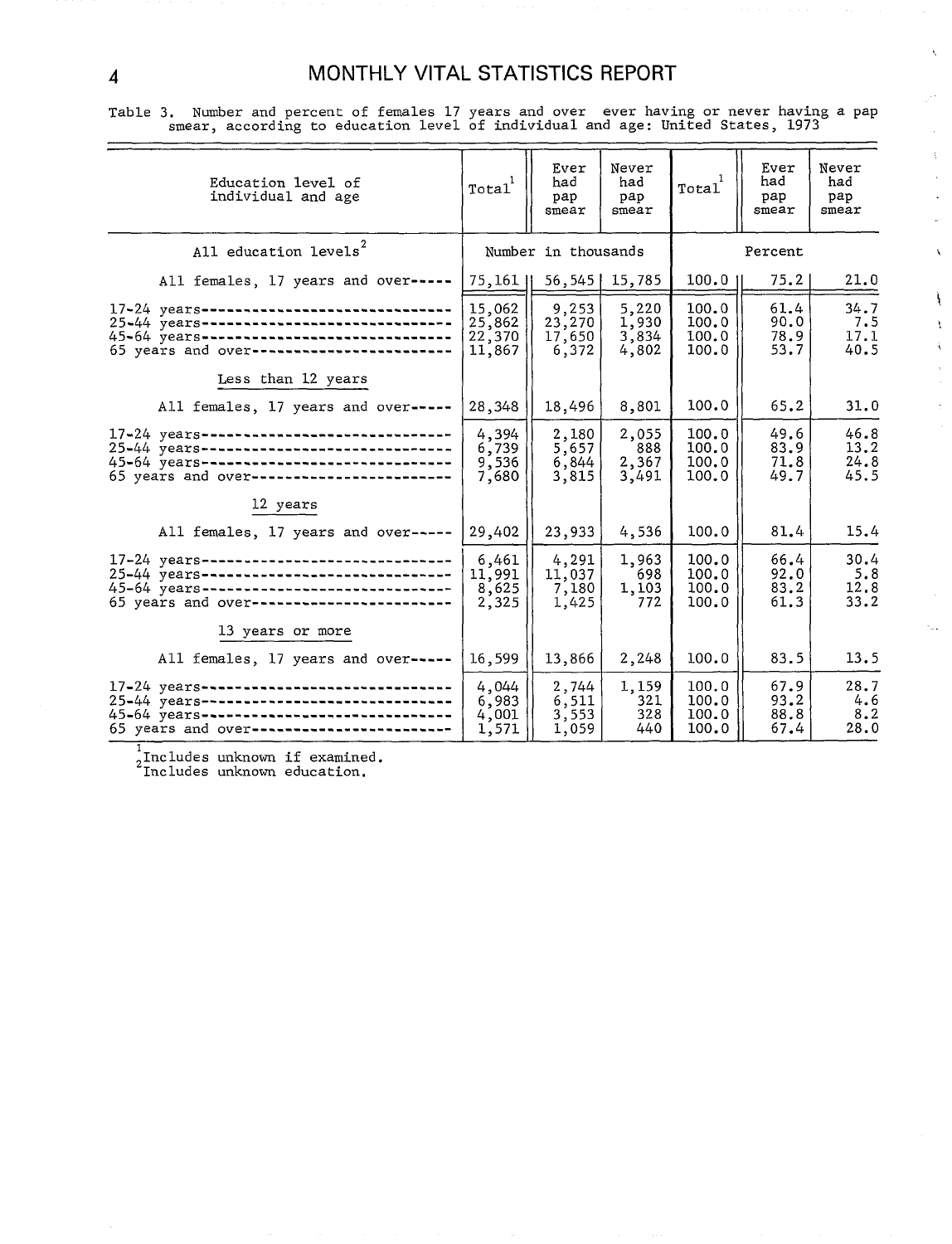#### MONTHLY VITAL STATISTICS REPORT **SECULIARY SETTING**

Table 4. Number and percent distribution of females 17 years and over having a pap smear by interval since last pap smear, according to education level of individual and age: United States, 1973

| Education level of individual and age                | Total                               |                                   | Interval since last pap smear    |                              |                                      |
|------------------------------------------------------|-------------------------------------|-----------------------------------|----------------------------------|------------------------------|--------------------------------------|
|                                                      | with<br>pap smear                   | Less than<br>1 year               | 1-2<br>years                     | 3–4<br>years                 | 5 years<br>or more                   |
| All education levels <sup>1</sup>                    |                                     |                                   | Number in thousands              |                              |                                      |
| All females, 17 years and over---------------        | 56,545                              | 34,475                            | 13,416                           | 3,685                        | 4,969                                |
| 65 years and over----------------------------------- | 9,253<br>23,270<br>17,650<br>6,372  | 7,554<br>15,519<br>8,796<br>2,606 | 1,543<br>5,513<br>4,678<br>1,682 | 135<br>1,254<br>1,562<br>734 | ÷<br>985<br>2,614<br>1,349           |
| Less than 12 years                                   |                                     |                                   |                                  |                              |                                      |
| All females, 17 years and over---------------        | 18,496                              | 9,453                             | 4,808                            | 1,711                        | 2,525                                |
| 65 years and over----------------------------------- | 2,180<br>5,657<br>6,844<br>3,815    | 1,695<br>3,313<br>2,983<br>1,462  | 435<br>1,477<br>1,893<br>1,003   | 44<br>451<br>739<br>476      | $\sim$<br>415<br>1,230<br>874        |
| 12 years                                             |                                     |                                   |                                  |                              |                                      |
| All females. 17 years and over---------------        | 23,933                              | 15,166                            | 5,716                            | 1,366                        | 1,685                                |
| 65 years and over----------------------------------- | 4,291<br>11,037<br>7,180<br>1,425   | 3,572<br>7,283<br>3,706<br>606    | 657<br>2,770<br>1,922<br>368     | 50<br>569<br>591<br>157      | $\mathcal{L}$<br>416<br>961<br>294   |
| 13 years or more                                     |                                     |                                   |                                  |                              |                                      |
| All females, 17 years and over---------------        | 13,866                              | 9,712                             | 2,829                            | 595                          | 731                                  |
|                                                      | 2,744<br>6,511<br>3,553<br>1,059 II | 2,256<br>4,885<br>2,065<br>505    | 446<br>1,249<br>843<br>291       | 40<br>230<br>229<br>97       | $\sim$<br>147<br>415<br>166          |
| All education levels <sup>1</sup>                    |                                     |                                   | Percent distribution             |                              |                                      |
| All females, 17 years and over---------------        | 100.0                               | 61.0                              | 23.7                             | 6.5                          | 8.8                                  |
|                                                      | 100.0<br>100.0<br>100.0<br>100.0    | 81.6<br>66.7<br>49.8<br>40.9      | 16.7<br>23.7<br>26.5<br>26.4     | 1.5<br>5.4<br>8.8<br>11.5    | $\mathcal{L}$<br>4.2<br>14.8<br>21.2 |
| Less than 12 years                                   |                                     |                                   |                                  |                              |                                      |
| All females, 17 years and over---------------        | 100.0                               | 51.1                              | 26.0                             | 9.3                          | 13.7                                 |
|                                                      | 100.0<br>100.0<br>100.0<br>100.0    | 77.8<br>58.6<br>43.6<br>38.3      | 20.0<br>26.1<br>27.7<br>26.3     | 2.0<br>8.0<br>10.8<br>12.5   | ÷<br>7.3<br>18.0<br>22.9             |
| 12 years                                             |                                     |                                   |                                  |                              |                                      |
| All females, 17 years and over---------------        | 100.0                               | 63.4                              | 23.9                             | 5.7                          | 7.0                                  |
|                                                      | 100.0<br>100.0<br>100.0<br>100.0    | 83.2<br>66.0<br>51.6<br>42.5      | 15.3<br>25.1<br>26.8<br>25.8     | 1.2<br>5.2<br>8.2<br>11.0    | $\sim$<br>3.8<br>13.4<br>20.6        |
| 13 years or more                                     |                                     |                                   |                                  |                              |                                      |
| All females, 17 years and over----------------       | 100.0                               | 70.0                              | 20.4                             | 4.3                          | 5.3                                  |
| 65 years and over----------------------------------  | 100.0<br>100.0<br>100.0<br>100.0    | 82.2<br>75.0<br>58.1<br>47.7      | 16.3<br>19.2<br>23.7<br>27.5     | 1.5<br>3.5<br>6,4<br>9.2     | $\mathcal{R}$<br>2.3<br>11.7<br>15.7 |

 $\mu^1$  Includes unknown education.

 $\overline{1}$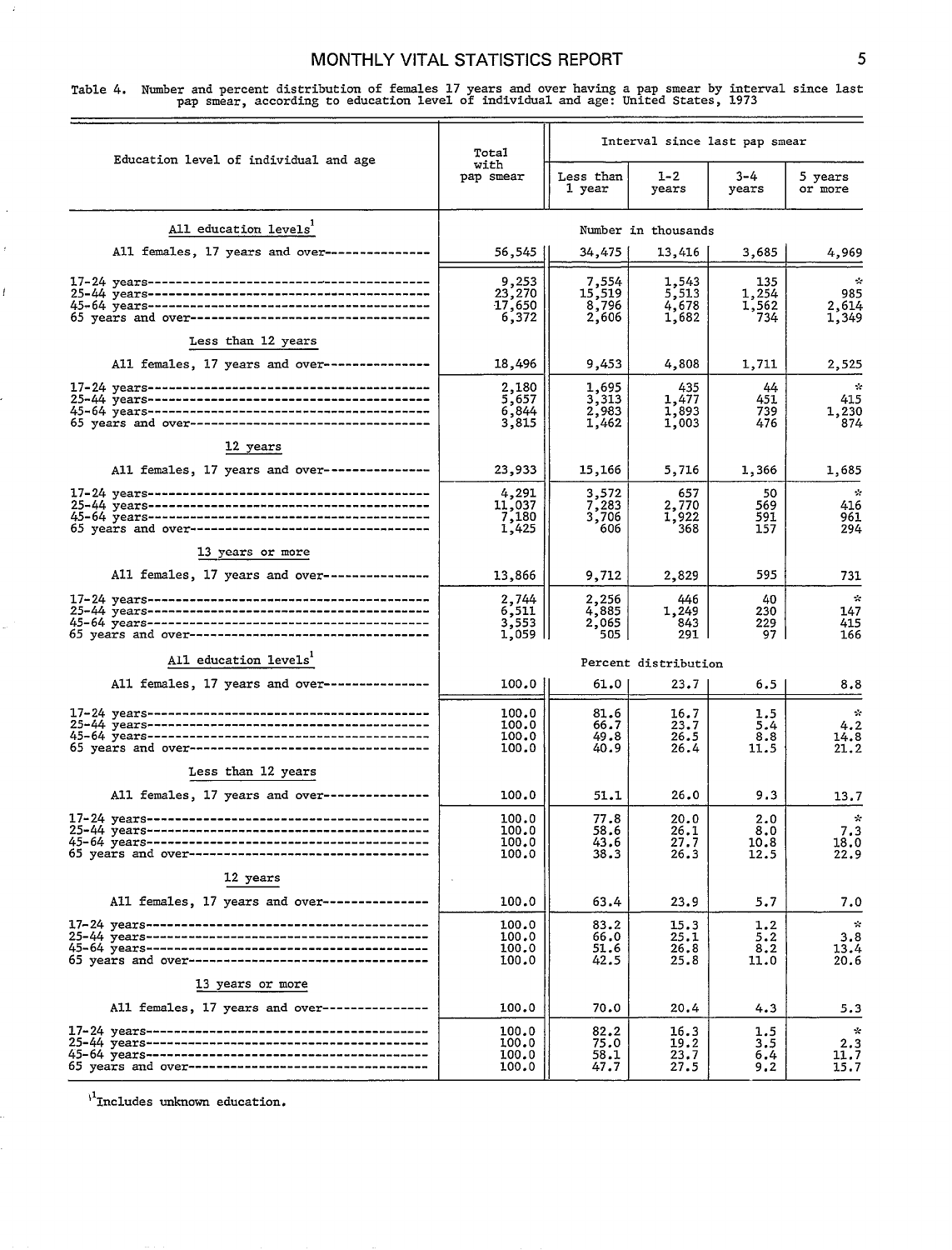$\hat{V}$ ç.

> k.  $\hat{\mathcal{A}}$

> > $\bar{\Omega}$

 $\mathbf{I}$ 

 $\ddot{\phantom{a}}$ 

Ċ.

Table 5. Number and percent of females 17 years and over ever having or never having a pap smear according to color and age: United States, 1973

| Color and age                                                                                                                                                                       | Total <sup>1</sup>                       | Ever<br>had<br>рар<br>smear         | Never<br>had<br>рар<br>smear            | Total <sup>1</sup>               | Ever<br>had<br>рар<br>smear  | Never<br>had<br>рар<br>smear |
|-------------------------------------------------------------------------------------------------------------------------------------------------------------------------------------|------------------------------------------|-------------------------------------|-----------------------------------------|----------------------------------|------------------------------|------------------------------|
| All colors                                                                                                                                                                          |                                          | Number in thousands                 |                                         |                                  | Percent                      |                              |
| All females, 17 years and over-----                                                                                                                                                 |                                          | 75, 161   56, 545   15, 785         |                                         | 100.011                          | 75.21                        | 21.0                         |
| 17-24 years-------------------------------<br>25-44 years------------------------------<br>45-64 years-------------------------------<br>65 years and over------------------------- | 15,062<br>25,862<br>22,370<br>11,867     | 9,253 <br>23,270<br>17,650<br>6,372 | 5,220<br>1,930<br>3,834<br>4,802        | 100.0<br>100.0<br>100.0<br>100.0 | 61.4<br>90.0<br>78.9<br>53.7 | 34.7<br>7.5<br>17.1<br>40.5  |
| White                                                                                                                                                                               |                                          |                                     |                                         |                                  |                              |                              |
| All females, 17 years and over-----                                                                                                                                                 | 66,380                                   | 50,451                              | 13,605                                  | 100.0                            | 76.0                         | 20.5                         |
| 17-24 years-------------------------------<br>25-44 years-----------------------------<br>45-64 years-------------------------------<br>65 years and over-------------------------  | 12,923<br>$22,520$  <br>20,085<br>10,853 | 7,829<br>20,479<br>16, 175<br>5,968 | $\frac{4,628}{1,518}$<br>3,182<br>4,277 | 100.0<br>100.0<br>100.0<br>100.0 | 60.6<br>90.9<br>80.5<br>55.0 | 35.8<br>6.7<br>15.8<br>39.4  |
| All other                                                                                                                                                                           |                                          |                                     |                                         |                                  |                              |                              |
| All females, 17 years and over-----                                                                                                                                                 | 8,781                                    | 6,094                               | 2,181                                   | 100.0                            | 69.4                         | 24.8                         |
| 17-24 years-------------------------------<br>25-44 years-------------------------------<br>45-64 years-----------------------------<br>65 years and over------------------------   | 2,140<br>3,343<br>2,285<br>1,014         | 1,424<br>2,791<br>1,475<br>403      | 592<br>411<br>652<br>526                | 100.0<br>100.0<br>100.0<br>100.0 | 66.5<br>83.5<br>64.6<br>39.7 | 27.7<br>12.3<br>28.5<br>51.9 |

<sup>1</sup>Includes unknown if examined.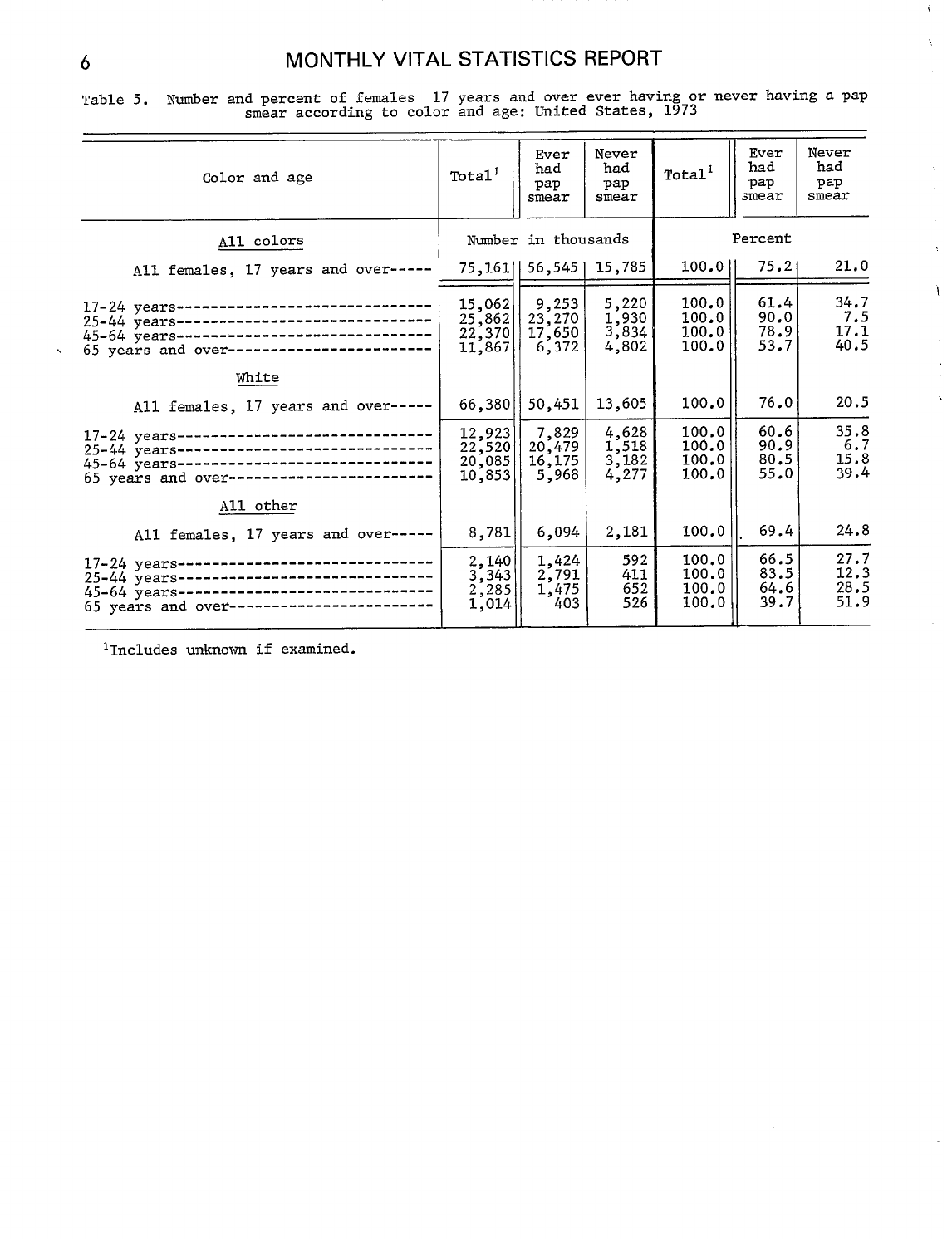Table 6. Number and percent distribution of females 17 years and over having a pap smear by interval since last pap smear, according to color and age: United states, Ig73

|                                                        | Total                              | Interval since last pap smear     |                                    |                                                    |                                                   |  |  |
|--------------------------------------------------------|------------------------------------|-----------------------------------|------------------------------------|----------------------------------------------------|---------------------------------------------------|--|--|
| Color and age                                          | with<br>pap smear                  | Less than<br>l year               | $1 - 2$<br>years                   | $3 - 4$<br>years                                   | 5 years<br>or more                                |  |  |
| All colors                                             |                                    |                                   | Number in thousands                |                                                    |                                                   |  |  |
| All females, 17 years and over----------------         | 56,545                             | 34,475                            | 13,416                             | 3,685                                              | 4,969                                             |  |  |
| 65 years and over-----------------------------------   | 9,253<br>23,270<br>17,650<br>6,372 | 7,554<br>15,519<br>8,796<br>2,606 | 1,543<br>5,513<br>4,678<br>1,682   | 135<br>1,254<br>1,562<br>734                       | ÷.<br>985<br>2,614<br>1,349                       |  |  |
| White                                                  |                                    |                                   |                                    |                                                    |                                                   |  |  |
| All females, 17 years and over---------------          | 50,451                             | 30,538                            | 11,957                             | 3,330                                              | 4,626                                             |  |  |
|                                                        | 7,829<br>20,479<br>16,175<br>5,968 | 6,379<br>13,687<br>8,031<br>2,441 | 1,310<br>4,808<br>$4,276$<br>1,563 | 119<br>1,109<br>1.415<br>688                       | $\mathcal{R}$<br>875<br>2,453<br>1,277            |  |  |
| All other                                              |                                    |                                   |                                    |                                                    |                                                   |  |  |
| All females, 17 years and over---------------          | 6,094                              | 3,938                             | 1,459                              | 355                                                | 342                                               |  |  |
| 65 years and over-----------------------------------   | 1,424<br>2,791<br>1,475<br>403 I   | 1,176<br>1,832<br>765<br>166      | 233<br>705<br>402<br>120           | $\mathcal{R}$<br>145<br>147<br>47                  | $\sim$<br>110<br>161<br>71                        |  |  |
| All colors                                             |                                    |                                   | Percent distribution               |                                                    |                                                   |  |  |
| All females, 17 years and over---------------          | 100.0                              | 61.0                              | 23.7                               | 6.5                                                | 8.8                                               |  |  |
| 65 years and over-----------------------------------   | 100.0<br>100.0<br>100.0<br>100.0   | 81.6<br>66.7<br>49.8<br>40.9      | 16.7<br>23.7<br>26.5<br>26.4       | 1.5<br>5.4<br>8.8<br>11.5                          | $\mathcal{R}$<br>4.2<br>14.8<br>21.2              |  |  |
| White<br>All females, 17 years and over--------------- |                                    |                                   |                                    |                                                    |                                                   |  |  |
|                                                        | 100.0                              | 60.5                              | 23.7                               | 6.6                                                | 9.2                                               |  |  |
| 65 years and over-----------------------------------   | 100.0<br>100.0<br>100.0<br>100.0   | 81.5<br>66.8<br>49.7<br>40.9      | 16.7<br>23.5<br>26.4<br>26.2       | 1.5<br>5.4<br>3.7<br>11.5                          | $\mathcal{R}$<br>4.3<br>15.2<br>21.4              |  |  |
| All other                                              |                                    |                                   |                                    |                                                    |                                                   |  |  |
| All females, 17 years and over---------------          | 100.0                              | 64.6                              | 23.9                               | 5.8                                                | 5.6                                               |  |  |
|                                                        | 100.0<br>100.0<br>100.0<br>100.0   | 82.6<br>65.6<br>51.9<br>41.2      | 16.4<br>25.3<br>27.3<br>29.8       | $\mathcal{C}_{\mathcal{C}}$<br>5.2<br>10.0<br>11.7 | $\mathcal{L}_{\mathbf{r}}$<br>3.9<br>10.9<br>17.6 |  |  |